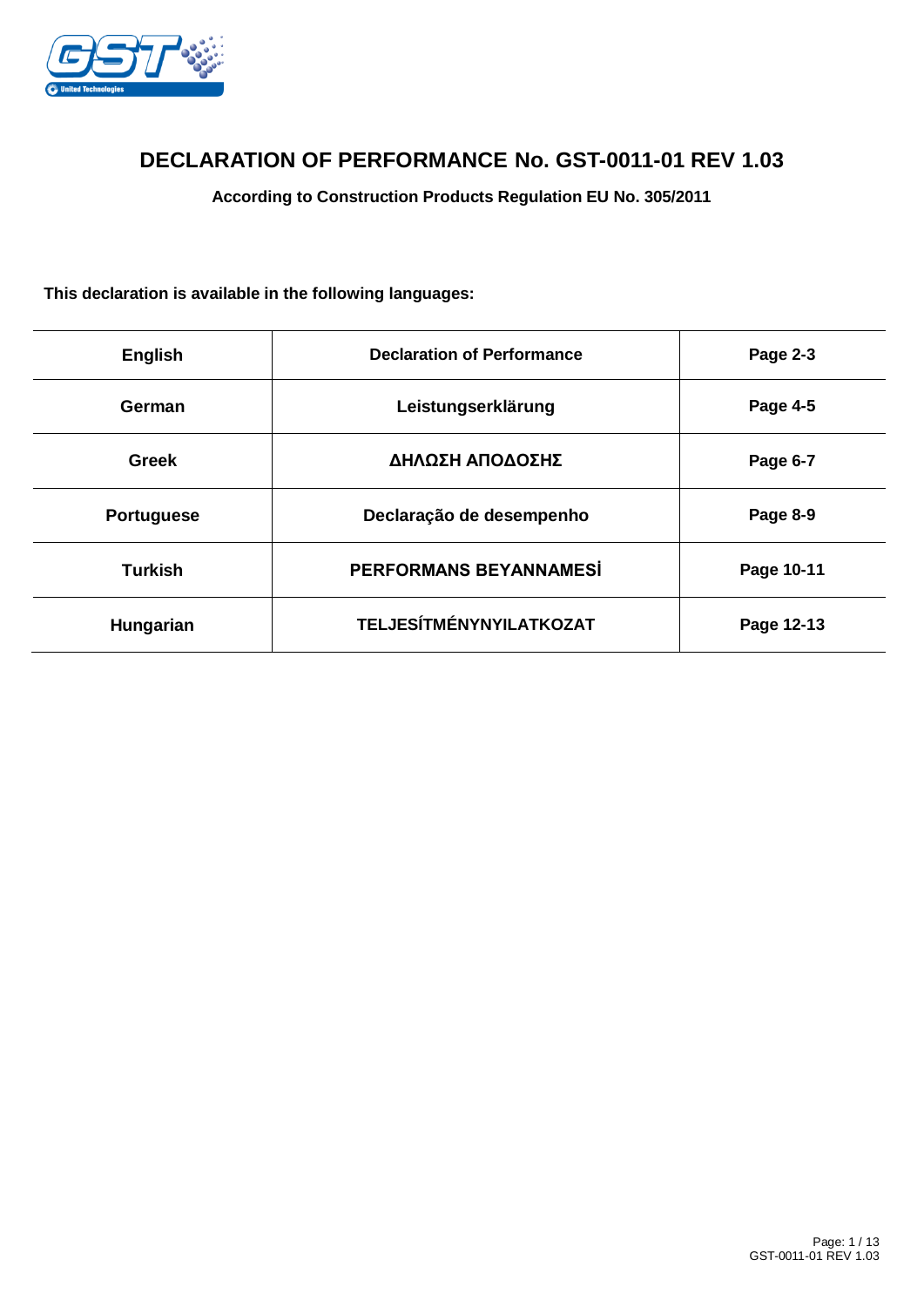

## **DECLARATION OF PERFORMANCE**

| 1. Unique Product identification code:                    | Model(s): DI-9204E, DC-9204E                                                                                                                                                                                                                                                                 |
|-----------------------------------------------------------|----------------------------------------------------------------------------------------------------------------------------------------------------------------------------------------------------------------------------------------------------------------------------------------------|
| 2. Type, batch or serial number or any other element      | Each individual product is identified with a label containing a                                                                                                                                                                                                                              |
| allowing identification of the construction product as    | unique batch number.                                                                                                                                                                                                                                                                         |
| required pursuant to Article 11(4):                       |                                                                                                                                                                                                                                                                                              |
| 3. Intended use or uses of the construction product, in   | Manual call point, used in Fire detection and fire alarm                                                                                                                                                                                                                                     |
| accordance with the applicable harmonized technical       | systems                                                                                                                                                                                                                                                                                      |
| specification, as foreseen by the manufacturer:           | EN54-11                                                                                                                                                                                                                                                                                      |
| 4. Name, registered trade name or registered trade mark   | Gulf Security Technology Co., Ltd.                                                                                                                                                                                                                                                           |
| and contact address of the manufacturer as required       | No. 80 Changjiang East Road, QETDZ, Qinhuangdao, Hebei,                                                                                                                                                                                                                                      |
| pursuant to Article 11(5):                                | China 066004                                                                                                                                                                                                                                                                                 |
| 5. Where applicable, name and contact address of the      | Not applicable                                                                                                                                                                                                                                                                               |
| authorized representative whose mandate covers the        |                                                                                                                                                                                                                                                                                              |
| tasks specified in Article 12(2):                         |                                                                                                                                                                                                                                                                                              |
| 6. System or systems of assessment and verification of    | System 1                                                                                                                                                                                                                                                                                     |
| constancy of performance of the construction product as   |                                                                                                                                                                                                                                                                                              |
| set out in AnnexV:                                        |                                                                                                                                                                                                                                                                                              |
| 7. In case of the declaration of performance concerning a | <b>BRE Global Limited 0832</b>                                                                                                                                                                                                                                                               |
| construction product covered by the harmonized standard:  | performed type testing and the initial inspection of the<br>manufacturing plant and of the factory production control with<br>continuous surveillance assessment and approval of the<br>factory production control under system 1 and issued the<br>following EC certificates of conformity: |
|                                                           | 0832-CPR-F0130, 0832-CPR-F0129                                                                                                                                                                                                                                                               |
|                                                           |                                                                                                                                                                                                                                                                                              |
| 8. In case of the declaration of performance concerning a | Not applicable, see item 7                                                                                                                                                                                                                                                                   |
| construction product for which a European Technical       |                                                                                                                                                                                                                                                                                              |
| Assessment has been issued:                               |                                                                                                                                                                                                                                                                                              |

9. Declared performance:

All requirements including all Essential Characteristics and the corresponding performances for the intended use or uses indicated in point 3 above have been determined as described in the hEN mentioned in the table below.

### **EN 54-11 Manual call points**

| <b>Essential characteristics</b>                                  | Performance | Harmonized technical specification |
|-------------------------------------------------------------------|-------------|------------------------------------|
| Nominal activation conditions / Sensitivity and Performance under | Pass        | EN 54-11: 2001+A1: 2005            |
| fire conditions                                                   |             |                                    |
| Operational reliability                                           | Pass        | EN 54-11: 2001+A1: 2005            |
| Durability of operational reliability temperature resistance      | Pass        | EN 54-11: 2001+A1: 2005            |
| Durability of operational reliability; vibration resistance       | Pass        | EN 54-11: 2001+A1: 2005            |
| Durability of operational reliability; humidity resistance        | Pass        | EN 54-11: 2001+A1: 2005            |
| Durability of operational reliability; corrosion resistance       | Pass        | EN 54-11: 2001+A1: 2005            |
| Durability of operational reliability; electrical stability       | Pass        | EN 54-11: 2001+A1: 2005            |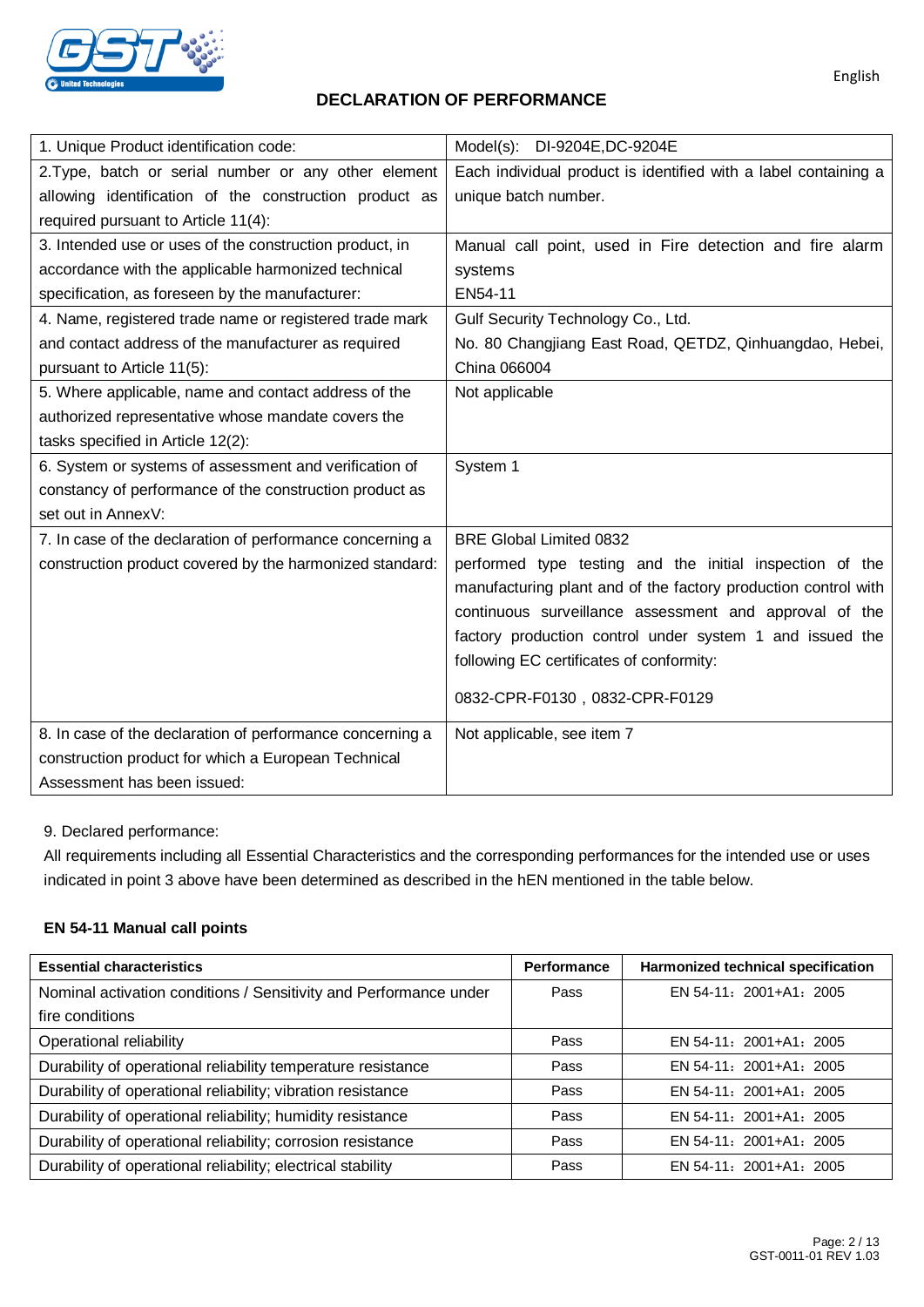

10. The performance of the product identified in points 1 and 2 is in conformity with the declared performance in point 9. This declaration of performance is issued under the sole responsibility of the manufacturer identified in point 4.

Signed for and on behalf of the manufacturer by: Name: Wang Aizhong Function: Chief Engineer

源 ................................................................ ...................................................................................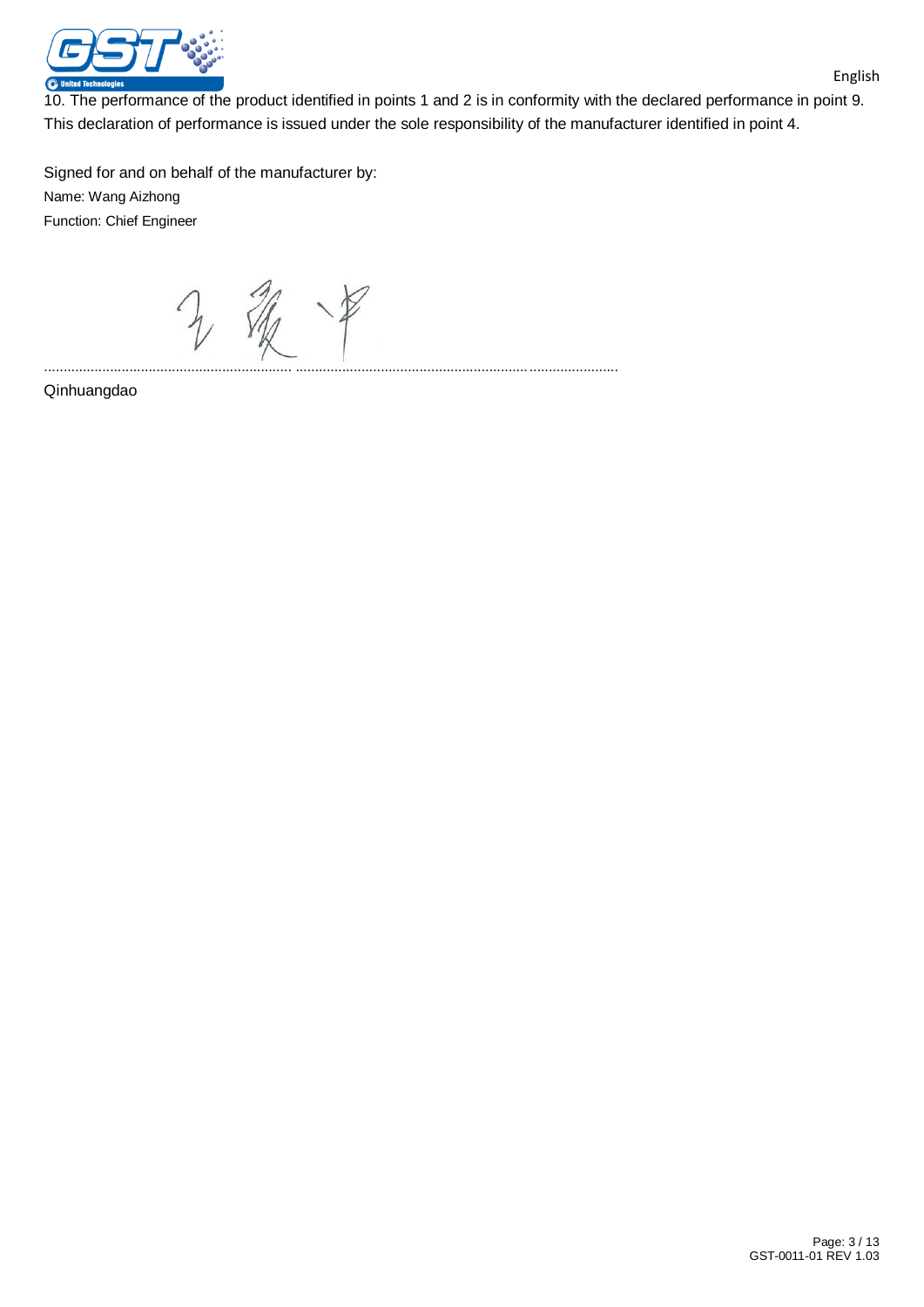

## **Leistungserklärung**

| 1. Einzigartige Produktidentifikationscode              | Modell(e): DI-9204E, DC-9204E                                |  |  |
|---------------------------------------------------------|--------------------------------------------------------------|--|--|
| 2. Type, Charge oder Seriennummer oder ein anderes      | Jedes einzelnen Produkt wird mit einem Etikett mit einer     |  |  |
| Element zur Identifizierung des Bauprodukts, die gemäß  | eindeutigen Chargennummer identifiziert.                     |  |  |
| Artikel 11 (4):                                         |                                                              |  |  |
| 3. Bestimmungsgemäßer Gebrauch oder die                 | Handfeuermelder, in Brandmelde-und Feueralarm-Systeme        |  |  |
| Verwendungen des Bauprodukts in Übereinstimmung mit     | verwendet wird                                               |  |  |
| den geltenden harmonisierten technischen Spezifikation, | EN54-11                                                      |  |  |
| wie vom Hersteller vorgesehen wird:                     |                                                              |  |  |
| 4. Namen, ihrer eingetragenen Handelsnamen oder ihre    | Gulf Security Technology Co., Ltd.                           |  |  |
| eingetragene Handelsmarke und ihre Kontaktsadresse      | No. 80 Changjiang East Road, QETDZ, Qinhuangdao, Hebei,      |  |  |
| des Herstellers gemäß als Artikel 11 (5):               | China 066004                                                 |  |  |
| 5. Wo anwendbar ist, Name und Adresse des               | Nicht anwendbar                                              |  |  |
| Bevollmächtigten, dessen Mandat deckt die in Artikel    |                                                              |  |  |
| 12(2) festgelegten Aufgaben:                            |                                                              |  |  |
| 6. Das System oder die Systeme zur Bewertung und die    | System 1                                                     |  |  |
| Überprüfung der Leistungsbeständigkeit des Bauprodukts, |                                                              |  |  |
| wie in Anhang V festgelegt werden:                      |                                                              |  |  |
| 7. Im Falle der Leistungserklärung über ein Bauprodukt  | <b>BRE Global Limited 0832</b>                               |  |  |
| nach der harmonisierten Norm abgedeckt wird:            | Durchführen die Typprüfung, und die Erstinspektion des Werks |  |  |
|                                                         | und die Werk-Produktionskontrolle mit der Überwachung-       |  |  |
|                                                         | Beurteilung und die Anerkennung der Werkkontrolle unter      |  |  |
|                                                         | System 1 und folgen EG-Konformitätsbescheinigungen:          |  |  |
|                                                         | 0832-CPR-F0130, 0832-CPR-F0129                               |  |  |
|                                                         |                                                              |  |  |
| 8. Im Falle der Leistungserklärung über ein Bauprodukt, | Nicht anwendbar, sehen Punkt 7                               |  |  |
| für das eine Europäische Technische Bewertung           |                                                              |  |  |
| ausgestellt wurde:                                      |                                                              |  |  |

9. Angegebene Leistung:

Alle Anforderungen einschließlich aller wesentlichen Merkmale und die entsprechenden Leistungen für den Verwendungszweck in Punkt 3 daroben werden wie in EN beschriebe Standars darunter in der Tabelle aufgeführt.

## **EN 54-11 Handmelder**

| wesentliche Merkmale                                            | Leistung | Harmonisierten technischen |
|-----------------------------------------------------------------|----------|----------------------------|
|                                                                 |          | <b>Spezifikation</b>       |
| Nennaktivierungsbedingungen / Empfindlichkeit und Leistung im   | bestehen | EN 54-11: 2001+A1: 2005    |
| <b>Brandfall</b>                                                |          |                            |
| <b>Betriebssicherheit</b>                                       | bestehen | EN 54-11: 2001+A1: 2005    |
| Die Haltbarkeit der Betriebssicherheit Temperature Widerstand   | bestehen | EN 54-11: 2001+A1: 2005    |
| Die Haltbarkeit der Betriebssicherheit, Vibration Widerstand    | bestehen | EN 54-11: 2001+A1: 2005    |
| Die Haltbarkeit der Betriebssicherheit, Feuchtigkeit Widerstand | bestehen | EN 54-11: 2001+A1: 2005    |
| Die Haltbarkeit der Betriebssicherheit, Korrosion Widerstand    | bestehen | EN 54-11: 2001+A1: 2005    |
| Die Haltbarkeit der Betriebssicherheit, elektrischer Stabilität | bestehen | EN 54-11: 2001+A1: 2005    |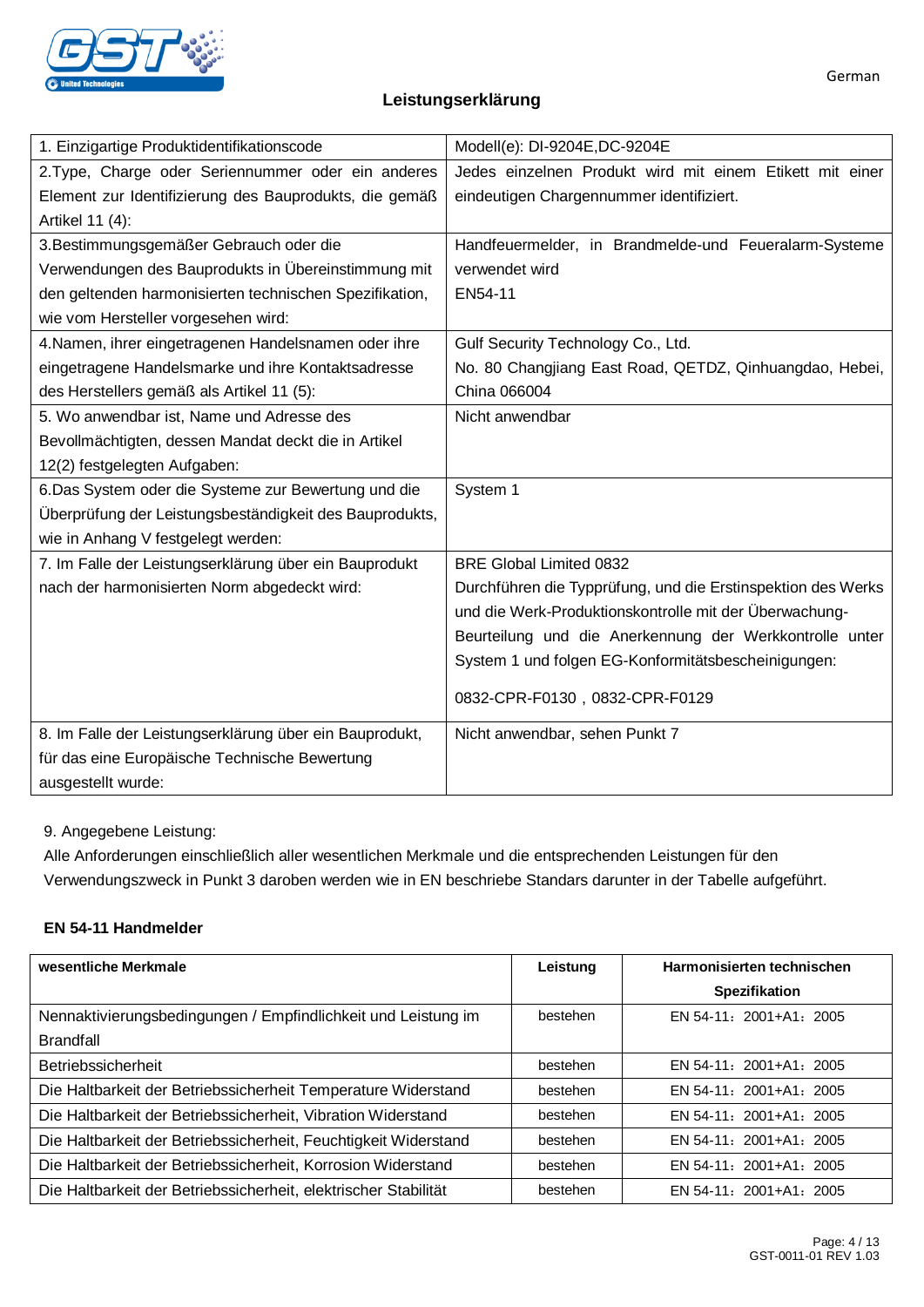

10. Die Leistung der in den Nummern 1 und 2 genannten Produkt ist in Übereinstimmung mit den in Ziffer 9 gegebene Leistung. Diese Leistungserklärung wird unter der alleinigen Verantwortung des unter Punkt 4 genannten Herstellers.

Unterzeichnet für und im Namen des Herstellers von: Name: Wang Aizhong Funktion: Chefingenieur

2 银甲 ................................................................ ...................................................................................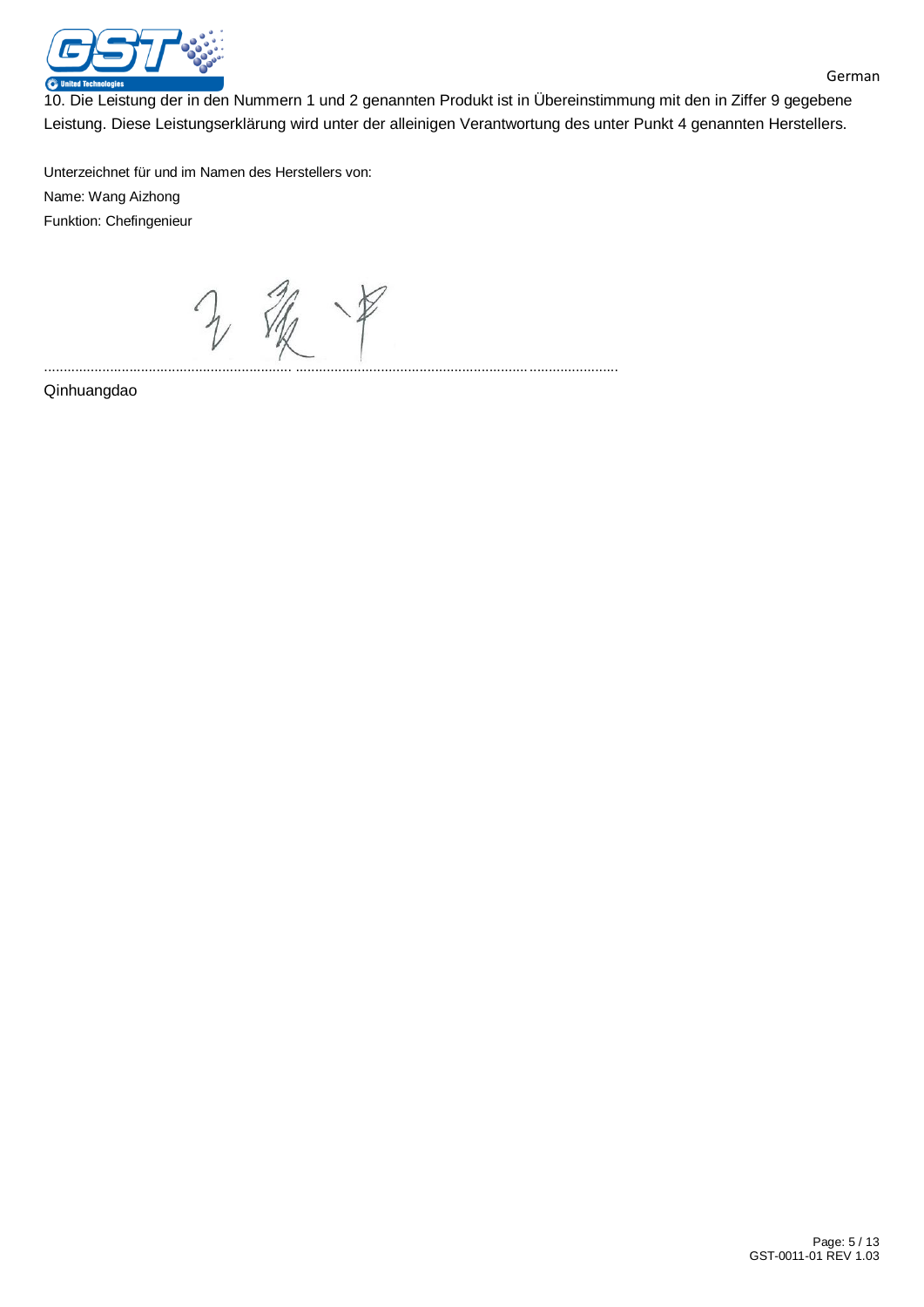

## **ΔΗΛΩΣΗ ΑΠΟΔΟΣΗΣ**

| 1. Μοναδικός κωδικός προϊόντος:                        | Μοντέλο(α): DI-9204E, DC-9204E                                 |  |
|--------------------------------------------------------|----------------------------------------------------------------|--|
| 2. Είδος, παρτίδα ή σειριακός αριθμός ή οποιοδήποτε    | Κάθε μεμονωμένο προϊόν ταυτίζεται με μια ετικέτα που           |  |
| άλλο στοιχείο που επιτρέπει την ταυτοποίηση του        | περιέχει έναν μοναδικό αριθμό παρτίδας.                        |  |
| προϊόντος δομικών<br>κατασκευών,<br>όπως<br>απαιτείται |                                                                |  |
| σύμφωνα με το άρθρο 11(4):                             |                                                                |  |
| 3. Προτεινόμενη χρήση ή χρήσεις του προϊόντος δομικών  | Μπουτόν<br>πυρασφαλείας,<br>χρησιμοποιούνται<br>$\pi$ ou<br>σε |  |
| κατασκευών, σύμφωνα με την ισχύουσα εναρμονισμένη      | Συστήματα πυρανίχνευσης και συναγερμό πυρκαγιάς                |  |
| τεχνική προδιαγραφή, όπως προβλέπεται από τον          | EN54 - 11                                                      |  |
| κατασκευαστή:                                          |                                                                |  |
| 4. Όνομα, εγεγγραμένη εμπορική επωνυμία ή σήμα         | Gulf Security Technology Co., Ltd.                             |  |
| κατατεθέν και διεύθυνση επικοινωνίας του κατασκευαστή, | No. 80 Changjiang East Road, QETDZ, Qinhuangdao, Hebei,        |  |
| όπως απαιτείται σύμφωνα με το άρθρο 11(5):             | China 066004                                                   |  |
| 5. Σύμφωνα με ό,τι ισχύει, το όνομα και η διεύθυνση    | Δεν ισχύει                                                     |  |
| επικοινωνίας του εξουσιοδοτημένου αντιπροσώπου, η      |                                                                |  |
| εντολή του οποίου καλύπτει τα καθήκοντα που            |                                                                |  |
| αναφέρονται στο άρθρο 12(2):                           |                                                                |  |
| 6. Σύστημα ή συστήματα αξιολόγησης και επαλήθευσης     | Σύστημα 1                                                      |  |
| της σταθερότητας απόδοσης του προϊόντος δομικών        |                                                                |  |
| κατασκευών, όπως ορίζεται στο Παράρτημα V:             |                                                                |  |
| 7. Σε περίπτωση δήλωσης απόδοσης σχετικά με προϊόν     | Η εταιρεία BRE Global Limited 0832                             |  |
| δομικών κατασκευών που καλύπτεται από εναρμονισμένο    | εκτέλεσε δοκιμές του είδους και αρχική επιθεώρηση<br>της       |  |
| πρότυπο:                                               | μονάδας παραγωγής και έλεγχο της παραγωγής<br>στo              |  |
|                                                        | εργοστάσιο με συνεχή αξιολόγηση επιτήρησης και έγκριση του     |  |
|                                                        | ελέγχου παραγωγής του εργοστασίου με το σύστημα 1 και          |  |
|                                                        | εξέδωσε τα ακόλουθα πιστοποιητικά συμμόρφωσης με την ΕΚ:       |  |
|                                                        | 0832-CPR-F0130, 0832-CPR-F0129                                 |  |
| 8. Σε περίπτωση δήλωσης απόδοσης σχετικά με προϊόν     | Δεν ισχύει, βλέπε Νο. 7                                        |  |
| δομικών κατασκευών για το οποίο έχει εκδοθεί ευρωπαϊκή |                                                                |  |
| τεχνική αξιολόγηση:                                    |                                                                |  |

#### 9. Δηλωθείσα απόδοση:

Όλες οι απαιτήσεις, μαζί με όλα τα ουσιώδη χαρακτηριστικά και τις αντίστοιχες επιδόσεις για την προοριζόμενη χρήση ή τις χρήσεις που υποδεικνύονται στο No. 3 ανωτέρω, έχουν οριστεί όπως περιγράφεται στο ΕΝ που αναφέρεται στον παρακάτω πίνακα.

#### **EN 54-11 Μπουτόν πυρασφαλείας**

| Ουσιώδη χαρακτηριστικά                                       | Απόδοση     | Εναρμονισμένη τεχνική προδιαγραφή |
|--------------------------------------------------------------|-------------|-----------------------------------|
| Εικονικές συνθήκες ενεργοποίησης / Ευαισθησία και απόδοση σε | Επιτυχημένο | EN 54-11: 2001+A1: 2005           |
| συνθήκες πυρκαγιάς                                           |             |                                   |
| Αξιοπιστία λειτουργίας                                       | Επιτυχημένο | EN 54-11: 2001+A1: 2005           |
| Ανθεκτικότητα της θερμοκρασίας λειτουργίας. Αντίσταση        | Επιτυχημένο | EN 54-11: 2001+A1: 2005           |
| θερμοκρασίας.                                                |             |                                   |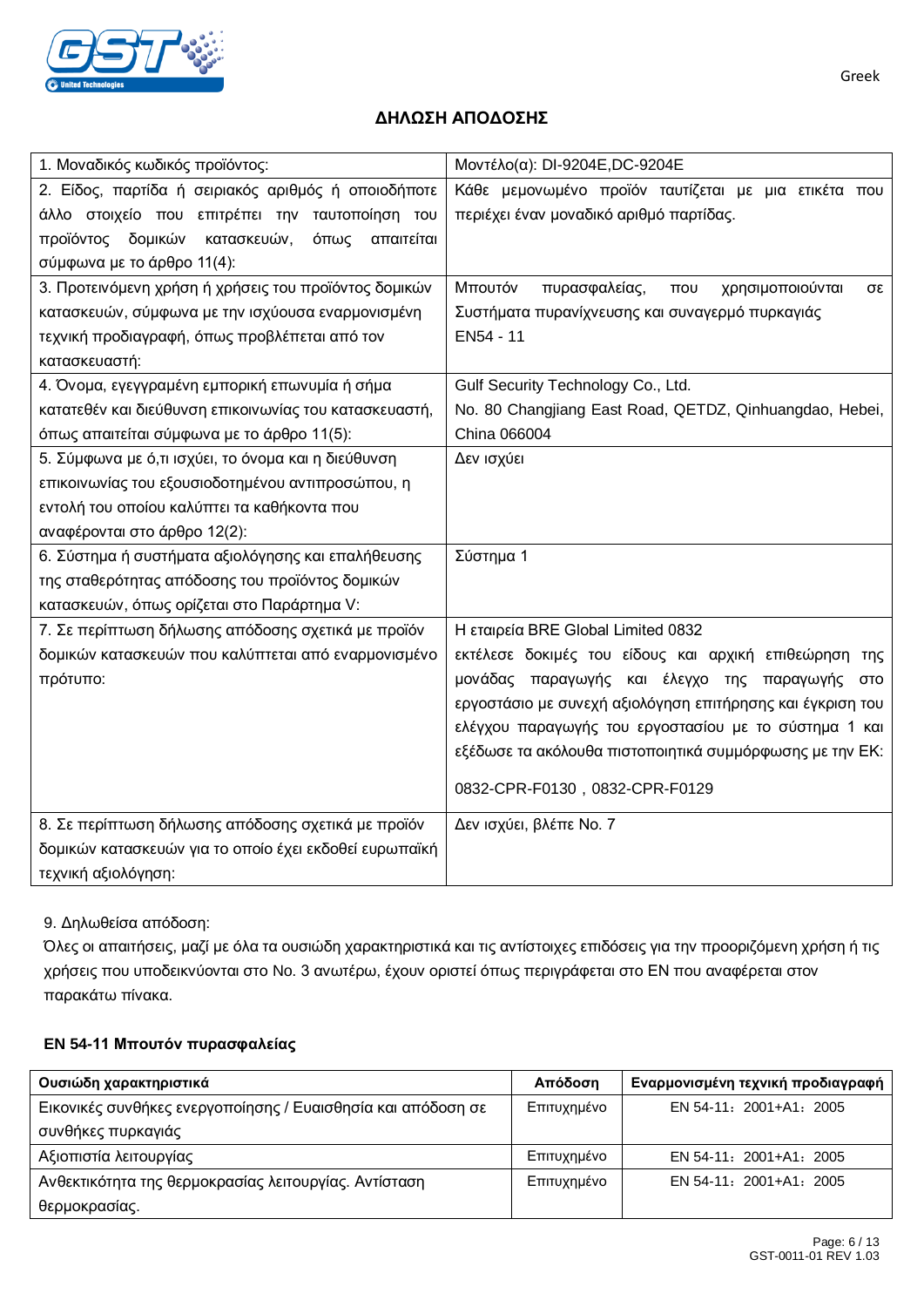

| Ανθεκτικότητα της αξιοπιστίας λειτουργίας. Αντίσταση δόνησης. | Επιτυχημένο | EN 54-11: 2001+A1: 2005 |
|---------------------------------------------------------------|-------------|-------------------------|
| Ανθεκτικότητα αξιοπιστίας λειτουργίας. Αντοχή στην υγρασία.   | Επιτυχημένο | EN 54-11: 2001+A1: 2005 |
| Ανθεκτικότητα αξιοπιστίας λειτουργίας. Αντοχή στη διάβρωση    | Επιτυχημένο | EN 54-11: 2001+A1: 2005 |
| Ανθεκτικότητα αξιοπιστίας λειτουργίας. Ηλεκτρική σταθερότητα. | Επιτυχημένο | EN 54-11: 2001+A1: 2005 |

10. Η απόδοση του προϊόντος που ορίζεται στα σημεία 1 και 2, συμφωνεί με τη δηλωθείσα απόδοση στο σημείο 9. Η παρούσα δήλωση απόδοσης εκδίδεται με αποκλειστική ευθύνη του κατασκευαστή που ορίζεται στο σημείο 4.

................................................................ ...................................................................................

Υπογραφή για λογαριασμό και εξ ονόματος του κατασκευαστή από: Όνομα: Wang Aizhong Λειτουργία: Αρχιμηχανικός

中

Qinhuangdao

Greek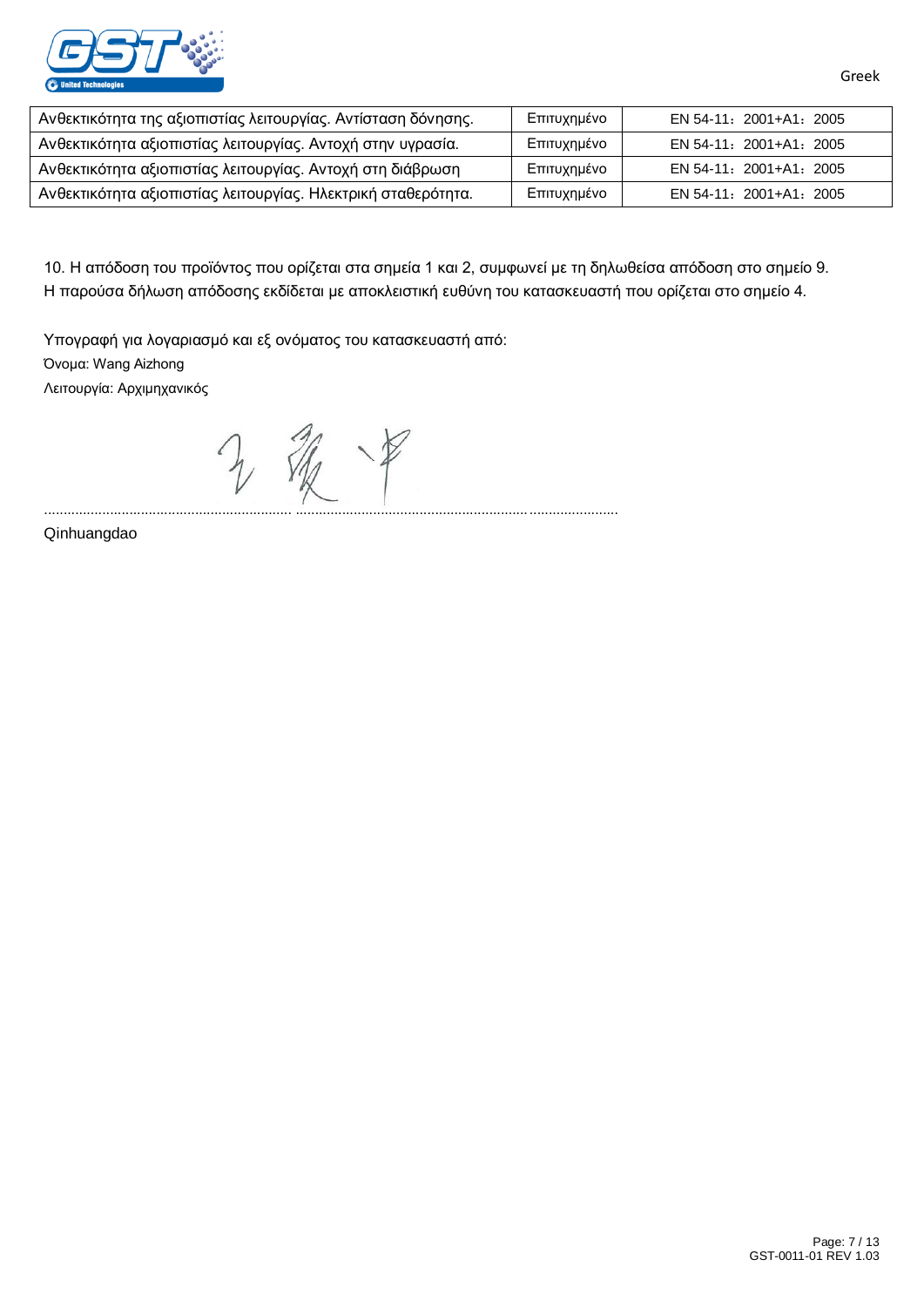

## **Declaração de desempenho**

| 1. Produto exclusivocódigo de identificação:           | Modelo (s): DI-9204E, DC-9204E                                |
|--------------------------------------------------------|---------------------------------------------------------------|
| 2. Tipo, número do lote o série, ou quaisquer outros   | Cada produto é identificado com etiqueta contendo um único    |
| elementos que permitam a identificação do produto de   | número do lote.                                               |
| construçãonos termos do artigo 11 (4):                 |                                                               |
| 3. Uso ou usos do produto de construção, de acordo com | Ponto de chamada manual, utilizado em sistemas de detecção    |
| as especificações técnicas harmonizadas aplicáveis,    | de incêndios e firealarm                                      |
| conforme previsto pelo fabricante:                     | EN54-11                                                       |
| 4. Nome, nome comercial registado ou marca registada   | Gulf Security Technology Co., Ltd.                            |
| eo endereço de contato do fabricante, conforme exigido | No. 80 Changjiang East Road, QETDZ, Qinhuangdao, Hebei,       |
| nos termos do artigo 11 (5):                           | China 066004                                                  |
| 5. Quando aplicável, nome e endereço de contato do     | Nãoaplicável                                                  |
| mandatário cujo mandato abrange as tarefas             |                                                               |
| especificadas no artigo 12 (2):                        |                                                               |
| 6. Sistema ou sistemas de avaliação e verificação da   | Sistema 1                                                     |
| regularidade do desempenho do produto de construção,   |                                                               |
| tal como estabelecido no Anexo V:                      |                                                               |
| 7. No caso da declaração de desempenho relativa a um   | BRE Global limitado 0832                                      |
| produto de construção abrangido pela norma             | Realizado teste de tipo e a inspecção inicial da fábrica e do |
| harmonizada                                            | controlo de produção da fábrica com a avaliação contínua      |
|                                                        | vigilância e aprovação do controlo de produção da fábrica sob |
|                                                        | o sistema 1, emitido os seguintes certificados EC de          |
|                                                        | conformida:                                                   |
|                                                        |                                                               |
|                                                        | 0832-CPR-F0130, 0832-CPR-F0129                                |
| 8. No caso da declaração de desempenho relativa a um   | Não se aplica, verponto 7                                     |
| produto de construção para que uma avaliação técnica   |                                                               |
| europeu foi emitido:                                   |                                                               |

9. Desempenho declarado::

Todos os requisitos, incluindo todas as características essenciais e os desempenhos correspondentes para o uso pretendido ou no ponto 3 foram determinados conforme descrito na EN mencionado na tabela abaixo.

## **EN 54-11 Os botões de alarme manual**

| Características essenciais                                         | Atuação | Especificaçãotécnica      |
|--------------------------------------------------------------------|---------|---------------------------|
|                                                                    |         | harmonizada               |
| Condições de ativaçãonominal/sensibilidade e desempenho em         | Passe   | $EN$ 54-11: 2001+A1: 2005 |
| situações de incêndio                                              |         |                           |
| A segurança operacional                                            | Passe   | EN 54-11: 2001+A1: 2005   |
| Durabilidade da resistência à temperatura confiabilidade           | Passe   | $EN$ 54-11: 2001+A1: 2005 |
| operacional                                                        |         |                           |
| Durabilidade de confiabilidade operacional; resistência à vibração | Passe   | EN 54-11: 2001+A1: 2005   |
| Durabilidade de confiabilidade operacional; resistência à humidade | Passe   | EN 54-11: 2001+A1: 2005   |
| Durabilidade de confiabilidade operacional; resistência à corrosão | Passe   | EN 54-11: 2001+A1: 2005   |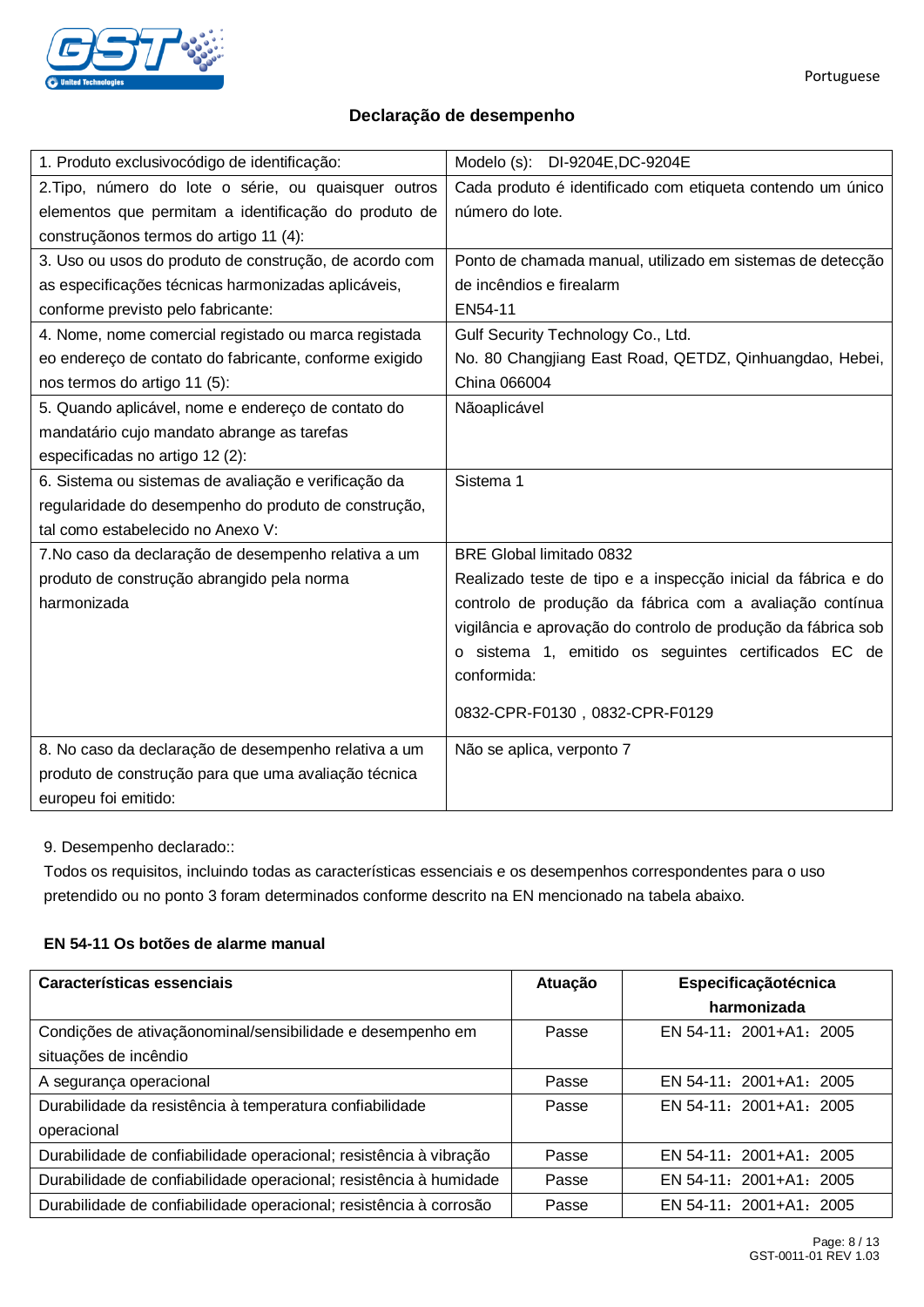

| Durabilidade de confiabilidade operacional; estabilidade elétrica | Passe | EN 54-11: 2001+A1: 2005 |
|-------------------------------------------------------------------|-------|-------------------------|
|-------------------------------------------------------------------|-------|-------------------------|

10. O desempenho do produto identificado nos pontos 1 e 2 está em conformidade com o declaredperformance no ponto 9. Esta declaração de desempenho é emitida sob a exclusiva responsabilidade do fabricante identificado no ponto 4.

Assinado por e em nome do fabricante por: Nome: Wang Aizhong Função: Ingeniero Jefe

源 年

................................................................ ...................................................................................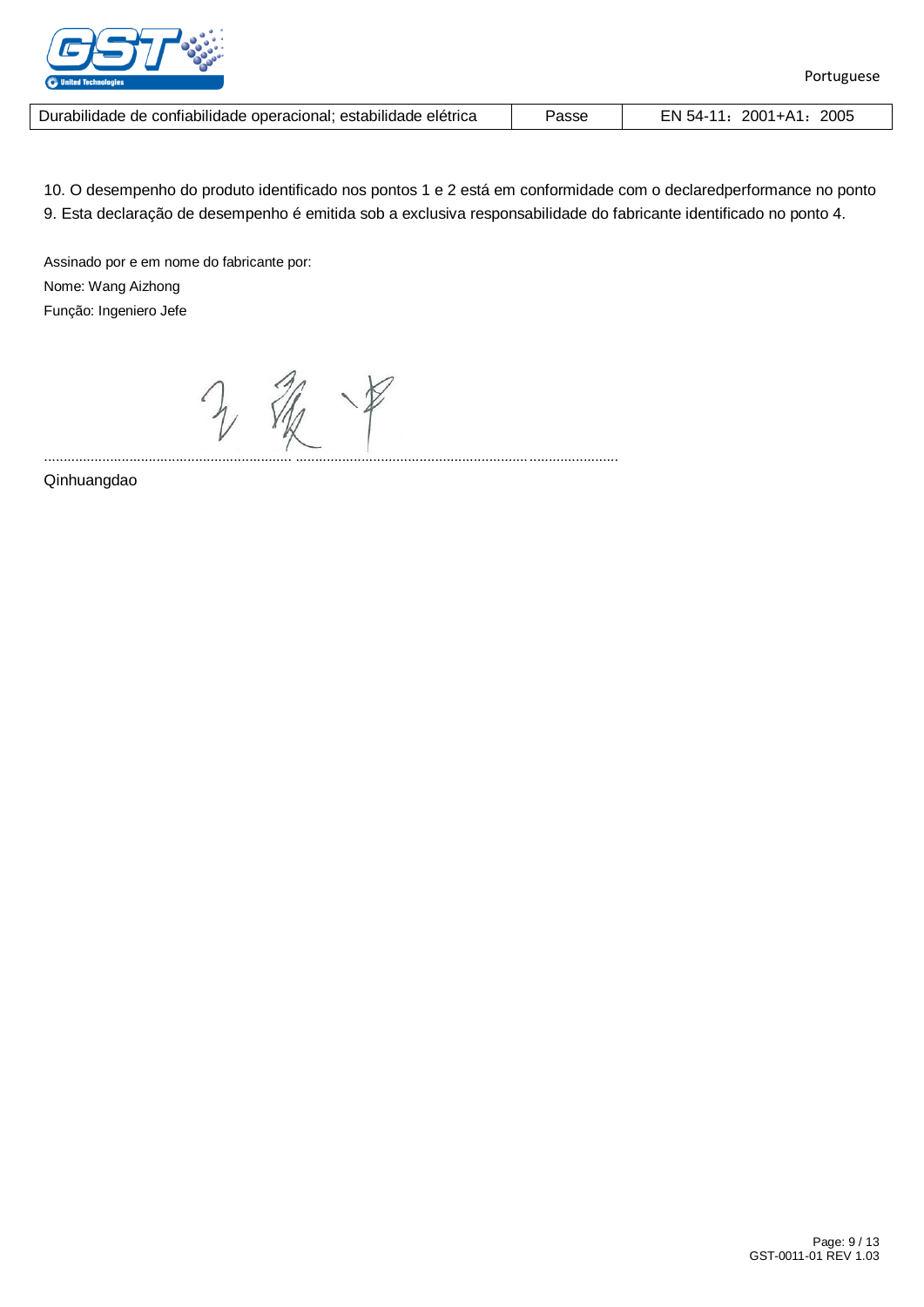

## **PERFORMANS BEYANNAMESİ**

| 1. Ürün tipi kimlik kodu:                                 | Model(ler): DI-9204E, DC-9204E                                     |
|-----------------------------------------------------------|--------------------------------------------------------------------|
| 2. Yapı malzemesinin tip, parti veya seri numarası ya da  | Her bir ürün, bir benzersiz parti numarasını içeren bir etiket ile |
| sağlayacak<br>diğer<br>tanımlanmasını<br>unsurlar<br>(Bu  | tanımlanmıştır.                                                    |
| 11 inci maddesinin dördüncü<br>Yönetmeliğin<br>fıkrası    |                                                                    |
| gereğince)                                                |                                                                    |
|                                                           |                                                                    |
|                                                           |                                                                    |
| 3. Yapı malzemesinin ilgili uyumlaştırılmış teknik        | Yangın algılama ve alarm sistemlerinde kullanılan elle             |
| şartnamesine göre imalatçı tarafından öngörülen kullanım  | çalıştırılan arama noktası,                                        |
| amacı veya amaçları:                                      | EN54-11                                                            |
|                                                           |                                                                    |
| 4. İmalâtçının adı, tescilli ticarî unvanı veya tescilli  | Gulf Security Technology Co., Ltd.                                 |
| markası ile adresi (Bu Yönetmeliğin 11 inci maddesinin    | No. 80 Changjiang East Road, QETDZ, Qinhuangdao, Hebei,            |
| beşinci fıkrası gereğince)                                | China 066004                                                       |
|                                                           |                                                                    |
| 5. Mevcut ise, yetkili temsilcinin adı ve adresi: (Bu     | Uygulanamaz                                                        |
| Yönetmeliğin 12 inci maddesinin ikinci fıkrasında         |                                                                    |
| belirtilen görevleri haiz)                                |                                                                    |
|                                                           |                                                                    |
|                                                           |                                                                    |
| 6. Yapı malzemesinin performansının değişmezliğinin       | Sistem <sub>1</sub>                                                |
| değerlendirilmesi ve doğrulanması sistem veya sistemleri: |                                                                    |
| (Bu Yönetmeliğin Ek-5'inde belirtilen.):                  |                                                                    |
|                                                           |                                                                    |
| 7. Uyumlaştırılmış bir standart kapsamında olan bir yapı  | Onaylanmış Kuruluş no: 0832 olan<br><b>BRE</b> Global Limited      |
| malzemesine ilişkin performans beyanında:                 | tarafınca performansın değişmezliğinin değerlendirilmesi ve        |
|                                                           | doğrulanması sistemlerinden Sistem 1+ altında, Ürün tipinin        |
|                                                           | belirlenmesi, Üretim tesisi ve fabrika üretim kontrolünün          |
|                                                           | başlangıç muayenesi, Fabrika üretim kontrolünün sürekli            |
|                                                           | gözetimi, incelenmesi ve değerlendirilmesi, Ürün tetkiki           |
|                                                           | 0832-CPR-F0130, 0832-CPR-F0129<br>AB.<br>uygulanarak               |
|                                                           | Uygunluk Belgesi düzenlenmiştir.                                   |
|                                                           |                                                                    |
| 8. Hakkında düzenlenmiş bir Avrupa Teknik                 | Uygulanamaz, bak. Madde.7                                          |
| Değerlendirmesi olan bir yapı malzemesine ilişkin         |                                                                    |
| performans beyanında                                      |                                                                    |

9. Beyan edilen performans:

Madde 3'te öngörülen kullanım amaçları ile ilgili tüm Temel Karakteristikler ve karşılık gelen performanslar hEN'de gösterilmiş gibi aşağıda tespit edilmiştir.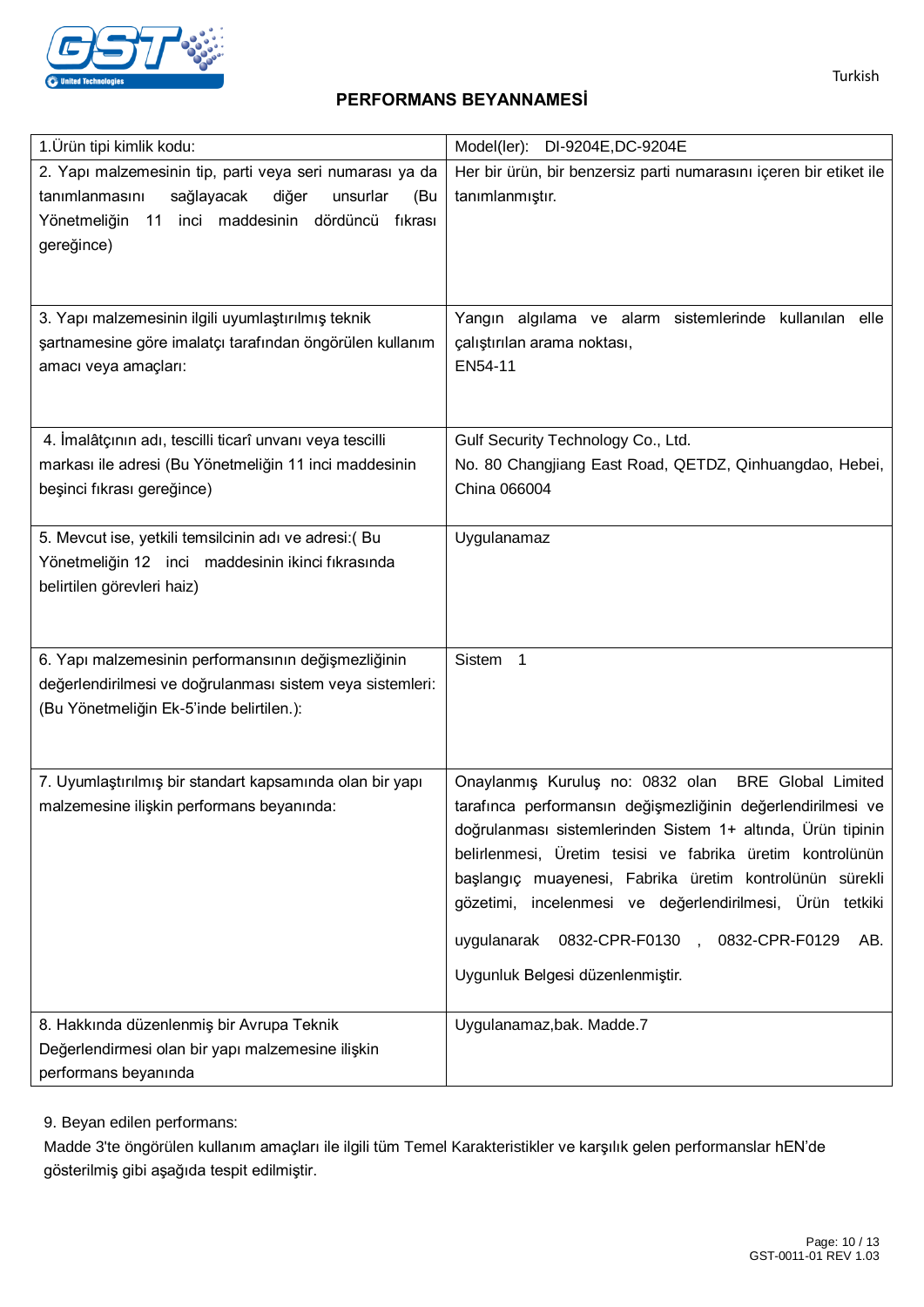

#### **EN 54-11 Elle çalıştırılan alârm cihazları**

| Temel Karakteristikler                                                      | <b>Performans</b> | Uyumlaştınlmış Teknik Şartname |
|-----------------------------------------------------------------------------|-------------------|--------------------------------|
| Yangın koşulları altında nominal bir etkinleştirme koşullar / Duyarlılık ve | Sağlar            | EN 54-11: 2001+A1: 2005        |
| Performans                                                                  |                   |                                |
| Operasyonel güvenilirlik                                                    | Sağlar            | EN 54-11: 2001+A1: 2005        |
| Operasyonel güvenilirlik sıcaklık direnci:                                  | Sağlar            | EN 54-11: 2001+A1: 2005        |
| Operasyonel güvenilirlik Titreşim direnci Dayanıklılığı                     | Sağlar            | EN 54-11: 2001+A1: 2005        |
| Operasyonel güvenilirlik dayanıklılığı, nem direnci                         | Sağlar            | EN 54-11: 2001+A1: 2005        |
| Operasyonel güvenilirlik dayanıklılığı, korozyon direnci                    | Sağlar            | EN 54-11: 2001+A1: 2005        |
| Operasyonel güvenilirlik dayanıklılık, elektriksel stabilite                | Sağlar            | EN 54-11: 2001+A1: 2005        |

10. 1. ve 2. maddede tanımlanan malzemenin performansı, 9. Maddede beyan edilen performansa uygundur. Bu performans beyanı sadece 4.maddede tanımlanan imalatçının sorumluluğunda olmak üzere hazırlanmıştır

İmalatçı için ve onun adına imzalayan; Adı Soyadı; Wang Aizhong Görevi: Başmühendis

2 银甲 ................................................................ ...................................................................................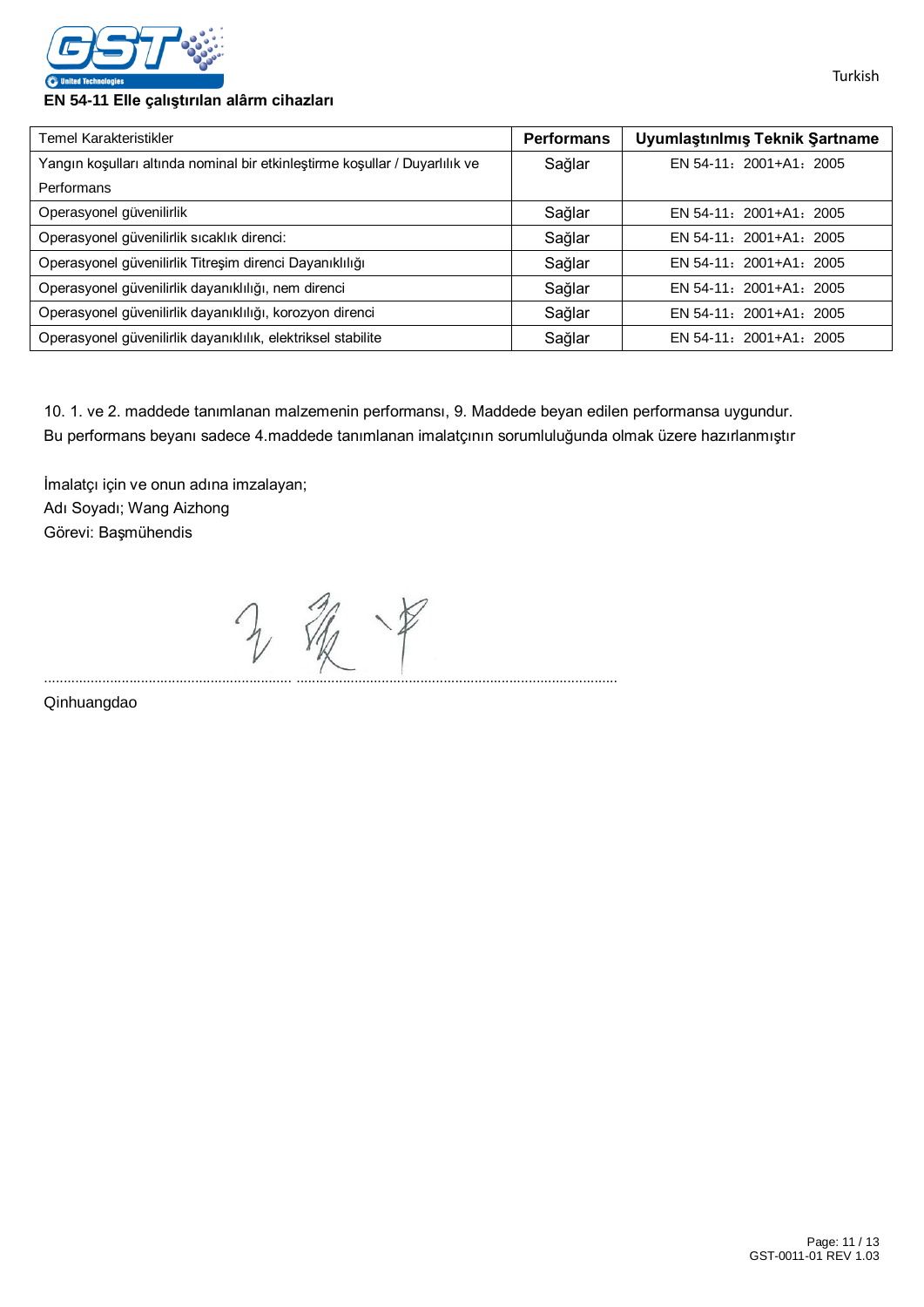

## **TELJESÍTMÉNYNYILATKOZAT**

| 1. Egyedi termékazonosító kód:                             | Modell(ek): DI-9204E, DC-9204E                             |  |  |
|------------------------------------------------------------|------------------------------------------------------------|--|--|
| 2. Típus, tétel- vagy sorozatszám, illetve bármilyen más   | Minden termék az egyedi tételszámot tartalmazó címke       |  |  |
| elem, amely alapján az építési termék a 11(4) cikkelynek   | alapján azonosítható.                                      |  |  |
| megfelelően azonosítható:                                  |                                                            |  |  |
| 3. Az építési termék rendeltetésszerű használata vagy      | Tűzérzékelő és tűzriasztó rendszerekben használt           |  |  |
| használatai a gyártó által előre meghatározott harmonizált | manuális jelzőpont                                         |  |  |
| műszaki specifikációnak megfelelően:                       | EN54-11                                                    |  |  |
| 4. A gyártó neve, bejegyzett neve vagy bejegyzett          | Gulf Security Technology Co., Ltd.                         |  |  |
| védjegye és kapcsolattartási címe a 11(5) cikkelyben       | No. 80 Changjiang East Road, QETDZ, Qinhuangdao, Hebei,    |  |  |
| foglaltaknak megfelelően:                                  | China 066004                                               |  |  |
| 5. Ahol megadható, a képviselő neve és kapcsolattartási    | Nem alkalmazható                                           |  |  |
| címe, aki felhatalmazással rendelkezik a 12(2) cikkelyben  |                                                            |  |  |
| megadott feladatok végrehajtására:                         |                                                            |  |  |
| 6. Az építési termék teljesítménye állandóságának          | 1. rendszer                                                |  |  |
| kiértékelésére és ellenőrzésére szolgáló rendszer vagy     |                                                            |  |  |
| rendszerek az V. mellékletben foglaltak szerint:           |                                                            |  |  |
| 7. Ha a teljesítménynyilatkozat egy harmonizált szabvány   | <b>BRE Global Limited 0832</b>                             |  |  |
| által érintett építési termékre vonatkozik:                | típusteszteket végzett, illetve elvégezte a gyártó üzem és |  |  |
|                                                            | a gyári gyártásellenőrzés kezdeti vizsgálatát folyamatos   |  |  |
|                                                            | felügyeleti értékeléssel és a gyári gyártásellenőrzés      |  |  |
|                                                            | jóváhagyásával az 1. rendszerben, és az alábbi EC          |  |  |
|                                                            | megfelelőségi igazolásokat adta ki:                        |  |  |
|                                                            | 0832-CPR-F0130, 0832-CPR-F0129                             |  |  |
| 8. Ha a teljesítménynyilatkozat olyan építési termékre     | Nem alkalmazható, lásd a 7. elemet                         |  |  |
| vonatkozik, amelyhez Európai Műszaki Értékelést adtak ki:  |                                                            |  |  |

9. Nyilatkozatban szereplő teljesítmény:

Az összes követelményt (beleértve minden alapvető jellemzőt) és a fenti 3. pontban ismertetett, rendeltetésszerű használat vagy használatok során elért teljesítményt a lenti táblázatban szereplő hEN harmonizált szabványban ismertetett módon határozták meg.

### **EN 54-11 Manuális jelzőpontok**

| Alapvető jellemzők                                           | Teljesítmény | Harmonizált műszaki adatok |
|--------------------------------------------------------------|--------------|----------------------------|
| Névleges aktiválási feltételek / érzékenység és teljesítmény | Megfelelt    | EN 54-11: 2001+A1: 2005    |
| tűz esetén                                                   |              |                            |
| Működési megbízhatóság                                       | Megfelelt    | EN 54-11: 2001+A1: 2005    |
| Működési megbízhatóság tartóssága, hőmérséklet-ellenállás    | Megfelelt    | EN 54-11: 2001+A1: 2005    |
| Működési megbízhatóság tartóssága; rezgésellenállás          | Megfelelt    | EN 54-11: 2001+A1: 2005    |
| Működési megbízhatóság tartóssága; páratartalom-ellenállás   | Megfelelt    | EN 54-11: 2001+A1: 2005    |
| Működési megbízhatóság tartóssága; korrózió-ellenállás       | Megfelelt    | EN 54-11: 2001+A1: 2005    |
| Működési megbízhatóság tartóssága; elektromos stabilitás     | Megfelelt    | EN 54-11: 2001+A1: 2005    |